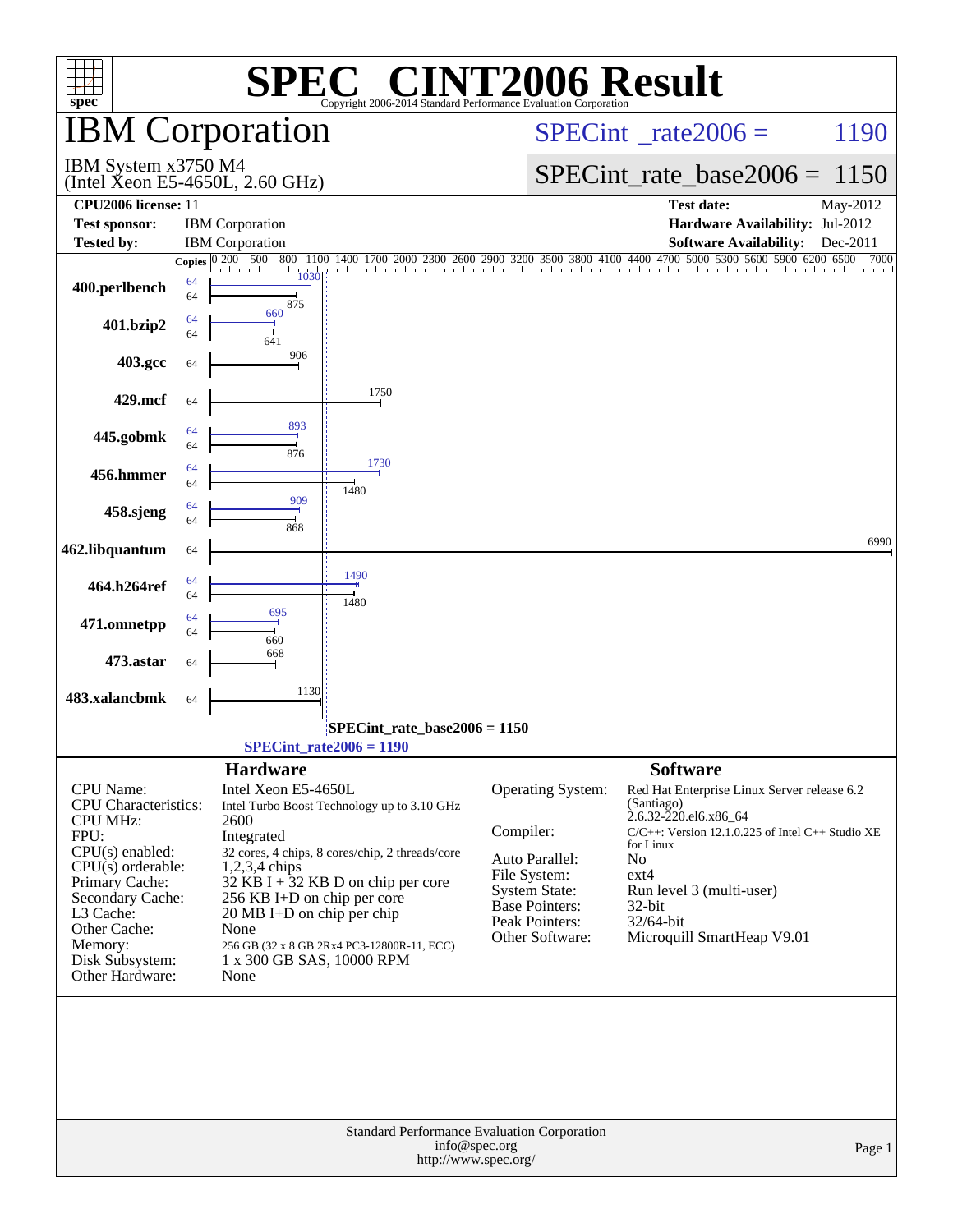

## IBM Corporation

#### SPECint rate  $2006 = 1190$

IBM System x3750 M4

(Intel Xeon E5-4650L, 2.60 GHz)

[SPECint\\_rate\\_base2006 =](http://www.spec.org/auto/cpu2006/Docs/result-fields.html#SPECintratebase2006) 1150

**[CPU2006 license:](http://www.spec.org/auto/cpu2006/Docs/result-fields.html#CPU2006license)** 11 **[Test date:](http://www.spec.org/auto/cpu2006/Docs/result-fields.html#Testdate)** May-2012 **[Test sponsor:](http://www.spec.org/auto/cpu2006/Docs/result-fields.html#Testsponsor)** IBM Corporation **[Hardware Availability:](http://www.spec.org/auto/cpu2006/Docs/result-fields.html#HardwareAvailability)** Jul-2012 **[Tested by:](http://www.spec.org/auto/cpu2006/Docs/result-fields.html#Testedby)** IBM Corporation **[Software Availability:](http://www.spec.org/auto/cpu2006/Docs/result-fields.html#SoftwareAvailability)** Dec-2011

#### **[Results Table](http://www.spec.org/auto/cpu2006/Docs/result-fields.html#ResultsTable)**

|                    | <b>Base</b>   |                |       |                                                                                                          |       |                |             | <b>Peak</b>   |                |              |                |              |                |              |
|--------------------|---------------|----------------|-------|----------------------------------------------------------------------------------------------------------|-------|----------------|-------------|---------------|----------------|--------------|----------------|--------------|----------------|--------------|
| <b>Benchmark</b>   | <b>Copies</b> | <b>Seconds</b> | Ratio | <b>Seconds</b>                                                                                           | Ratio | <b>Seconds</b> | Ratio       | <b>Copies</b> | <b>Seconds</b> | <b>Ratio</b> | <b>Seconds</b> | <b>Ratio</b> | <b>Seconds</b> | <b>Ratio</b> |
| 400.perlbench      | 64            | 713            | 877   | 714                                                                                                      | 875   | 715            | 875         | 64            | 605            | 1030         | 607            | 1030         | 608            | 1030         |
| 401.bzip2          | 64            | 964            | 640   | 963                                                                                                      | 641   | 961            | 642         | 64            | 934            | 661          | 942            | 656          | 936            | 660          |
| $403.\mathrm{gcc}$ | 64            | 567            | 908   | 570                                                                                                      | 904   | 569            | 906         | 64            | 567            | 908          | 570            | 904          | 569            | 906          |
| $429$ .mcf         | 64            | 335            | 1740  | 334                                                                                                      | 1750  | 334            | 1750        | 64            | 335            | 1740         | 334            | 1750         | 334            | 1750         |
| $445$ .gobmk       | 64            | 767            | 876   | 766                                                                                                      | 876   | 766            | 876         | 64            | 751            | 893          | 752            | 893          | 750            | 895          |
| 456.hmmer          | 64            | 404            | 1480  | 405                                                                                                      | 1480  | 403            | 1480l       | 64            | 344            | 1740         | 345            | 1730         | 345            | 1730         |
| 458 sjeng          | 64            | 891            | 869   | 892                                                                                                      | 868   | 892            | 868         | 64            | 852            | 909          | 852            | 909          | 853            | 908          |
| 462.libquantum     | 64            | 190            | 6980  | 190                                                                                                      | 6990  | 190            | 6990        | 64            | 190            | 6980         | <b>190</b>     | 6990         | 190            | 6990         |
| 464.h264ref        | 64            | 957            | 1480  | 964                                                                                                      | 1470  | 957            | <b>1480</b> | 64            | 935            | 1520         | 948            | 1490         | 950            | 1490         |
| 471.omnetpp        | 64            | 605            | 661   | 606                                                                                                      | 660   | 606            | 660         | 64            | 576            | 694          | 574            | 697          | 575            | 695          |
| $473$ . astar      | 64            | 672            | 669   | 672                                                                                                      | 668   | 674            | 666         | 64            | 672            | 669          | 672            | 668          | 674            | 666          |
| 483.xalancbmk      | 64            | 390            | 1130  | 391                                                                                                      | 1130  | 390            | <b>1130</b> | 64            | 390            | 1130         | 391            | 1130         | 390            | 1130         |
|                    |               |                |       | Results appear in the order in which they were run. Bold underlined text indicates a median measurement. |       |                |             |               |                |              |                |              |                |              |

#### **[Submit Notes](http://www.spec.org/auto/cpu2006/Docs/result-fields.html#SubmitNotes)**

 The numactl mechanism was used to bind copies to processors. The config file option 'submit' was used to generate numactl commands to bind each copy to a specific processor. For details, please see the config file.

#### **[Operating System Notes](http://www.spec.org/auto/cpu2006/Docs/result-fields.html#OperatingSystemNotes)**

Stack size set to unlimited using "ulimit -s unlimited"

#### **[Platform Notes](http://www.spec.org/auto/cpu2006/Docs/result-fields.html#PlatformNotes)**

Standard Performance Evaluation Corporation Operating Mode set to Maximum Perfomance in BIOS Sysinfo program /cpu2006.1.2/config/sysinfo.rev6800 \$Rev: 6800 \$ \$Date:: 2011-10-11 #\$ 6f2ebdff5032aaa42e583f96b07f99d3 running on kong-pete Fri May 18 16:19:25 2012 This section contains SUT (System Under Test) info as seen by some common utilities. To remove or add to this section, see: <http://www.spec.org/cpu2006/Docs/config.html#sysinfo> From /proc/cpuinfo model name : Intel(R) Xeon(R) CPU E5-4650L 0 @ 2.60GHz 4 "physical id"s (chips) 64 "processors" cores, siblings (Caution: counting these is hw and system dependent. The following excerpts from /proc/cpuinfo might not be reliable. Use with caution.) cpu cores : 8 Continued on next page

> [info@spec.org](mailto:info@spec.org) <http://www.spec.org/>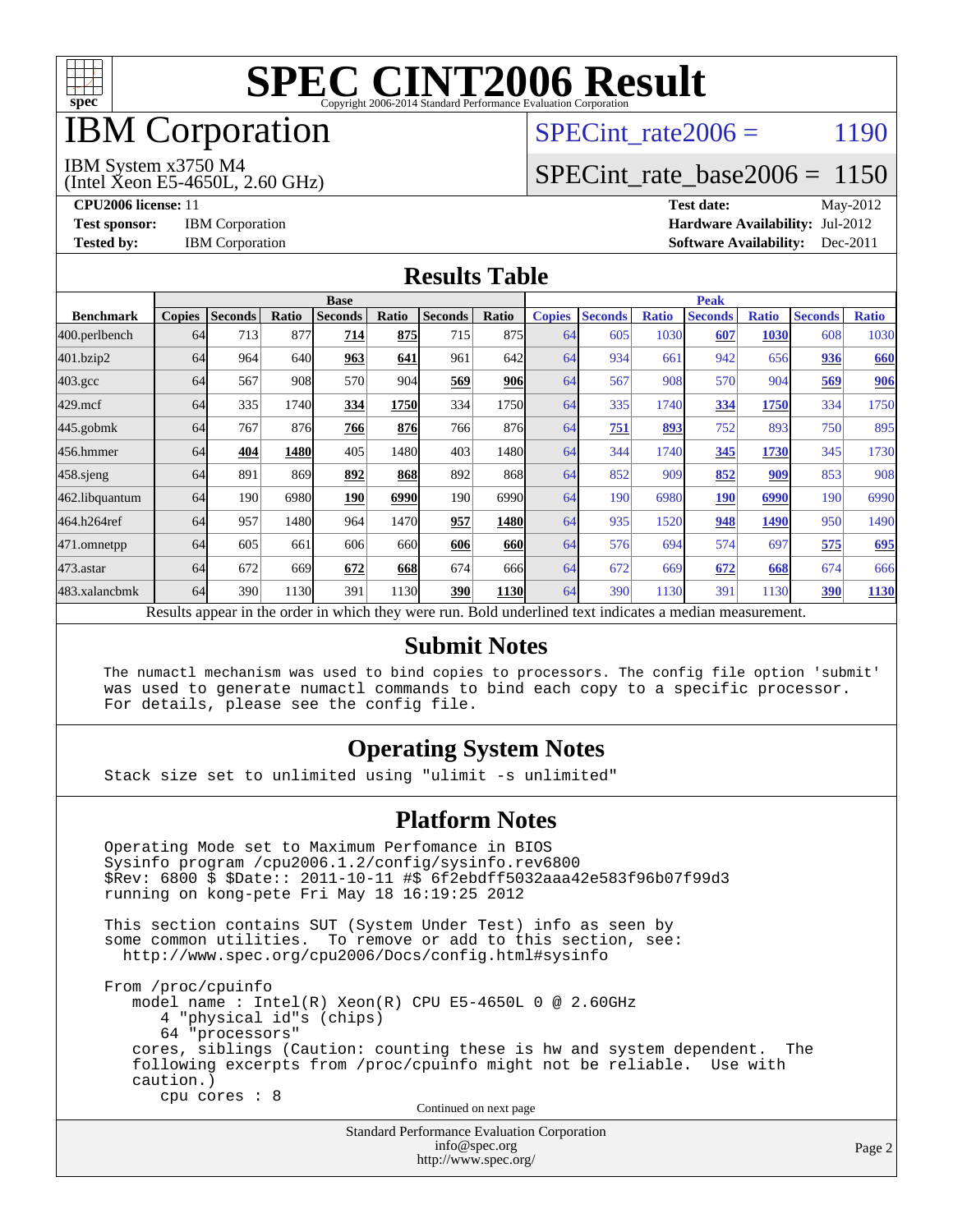

IBM Corporation

SPECint rate  $2006 = 1190$ 

(Intel Xeon E5-4650L, 2.60 GHz) IBM System x3750 M4

[SPECint\\_rate\\_base2006 =](http://www.spec.org/auto/cpu2006/Docs/result-fields.html#SPECintratebase2006) 1150

**[Test sponsor:](http://www.spec.org/auto/cpu2006/Docs/result-fields.html#Testsponsor)** IBM Corporation **[Hardware Availability:](http://www.spec.org/auto/cpu2006/Docs/result-fields.html#HardwareAvailability)** Jul-2012 **[Tested by:](http://www.spec.org/auto/cpu2006/Docs/result-fields.html#Testedby)** IBM Corporation **IBM** Corporation **[Software Availability:](http://www.spec.org/auto/cpu2006/Docs/result-fields.html#SoftwareAvailability)** Dec-2011

siblings : 16

**[CPU2006 license:](http://www.spec.org/auto/cpu2006/Docs/result-fields.html#CPU2006license)** 11 **[Test date:](http://www.spec.org/auto/cpu2006/Docs/result-fields.html#Testdate)** May-2012

#### **[Platform Notes \(Continued\)](http://www.spec.org/auto/cpu2006/Docs/result-fields.html#PlatformNotes)**

Standard Performance Evaluation Corporation [info@spec.org](mailto:info@spec.org) physical 0: cores 0 1 2 3 4 5 6 7 physical 1: cores 0 1 2 3 4 5 6 7 physical 2: cores 0 1 2 3 4 5 6 7 physical 3: cores 0 1 2 3 4 5 6 7 cache size : 20480 KB From /proc/meminfo MemTotal: 264505304 kB HugePages\_Total: 0<br>Hugepagesize: 2048 kB Hugepagesize: /usr/bin/lsb\_release -d Red Hat Enterprise Linux Server release 6.2 (Santiago) From /etc/\*release\* /etc/\*version\* redhat-release: Red Hat Enterprise Linux Server release 6.2 (Santiago) system-release: Red Hat Enterprise Linux Server release 6.2 (Santiago) system-release-cpe: cpe:/o:redhat:enterprise\_linux:6server:ga:server uname -a: Linux kong-pete 2.6.32-220.el6.x86\_64 #1 SMP Wed Nov 9 08:03:13 EST 2011 x86\_64 x86\_64 x86\_64 GNU/Linux run-level 3 May 18 15:02 SPEC is set to: /cpu2006.1.2 Filesystem Type Size Used Avail Use% Mounted on /dev/mapper/vg\_kongpete-lv\_root ext4 264G 5.9G 245G 3% / Additional information from dmidecode: Memory: 11x Hynix HMT31GR7CFR4C-PB 8 GB 1600 MHz 2 rank 15x Micron 36JSF1G72PZ-1G6M1 8 GB 1600 MHz 2 rank 6x Samsung M393B1K70DH0-CK0 8 GB 1600 MHz 2 rank (End of data from sysinfo program) **[General Notes](http://www.spec.org/auto/cpu2006/Docs/result-fields.html#GeneralNotes)** Environment variables set by runspec before the start of the run: LD\_LIBRARY\_PATH = "/cpu2006.1.2/libs/32:/cpu2006.1.2/libs/64" Binaries compiled on a system with 1x Core i7-860 CPU + 8GB memory using RHEL5.5 Transparent Huge Pages enabled with: echo always > /sys/kernel/mm/redhat\_transparent\_hugepage/enabled Filesystem page cache cleared with:<br>echo 1> /proc/sys/vm/drop cac /proc/sys/vm/drop\_caches runspec command invoked through numactl i.e.: Continued on next page

<http://www.spec.org/>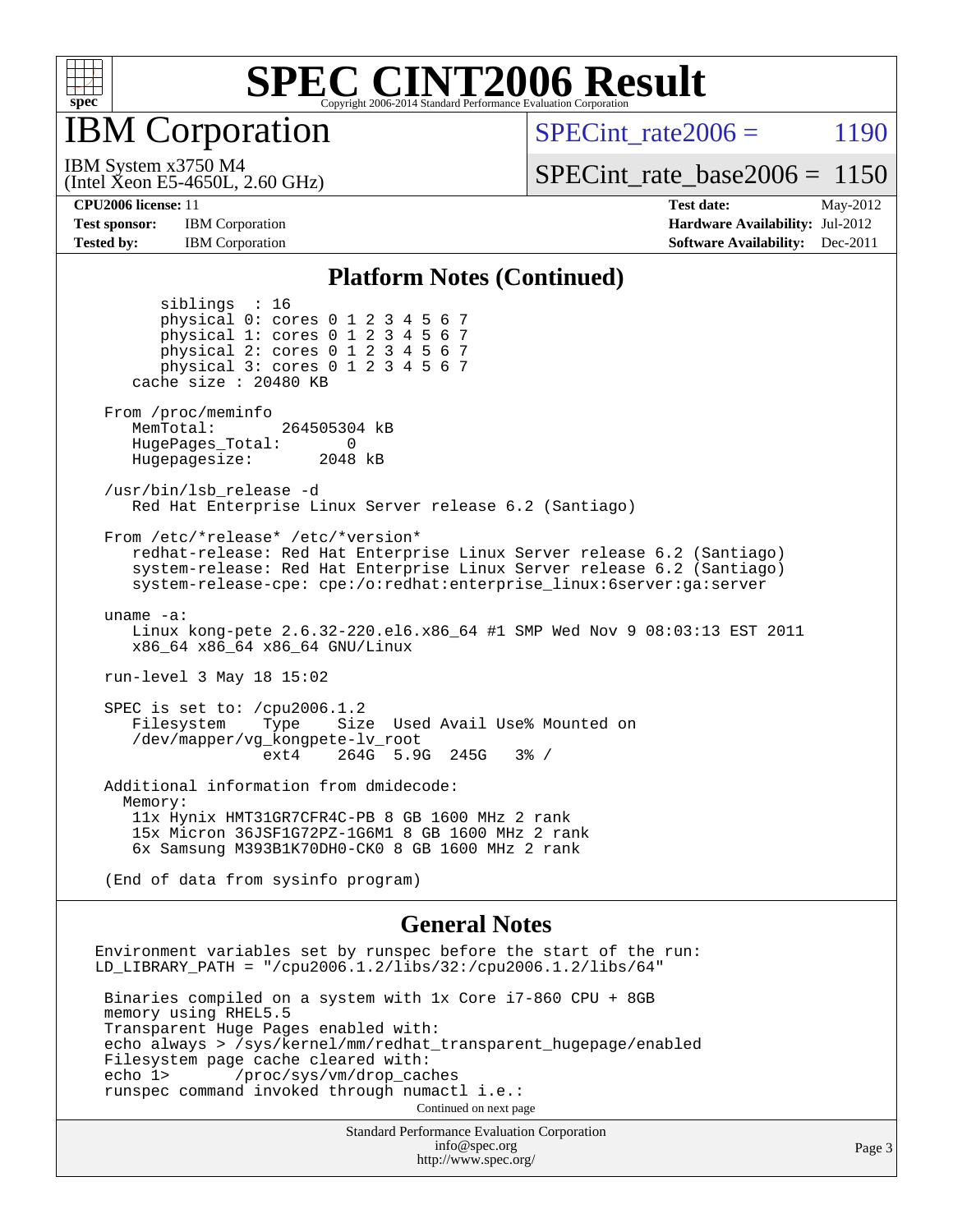

## IBM Corporation

SPECint rate $2006 = 1190$ 

(Intel Xeon E5-4650L, 2.60 GHz) IBM System x3750 M4

[SPECint\\_rate\\_base2006 =](http://www.spec.org/auto/cpu2006/Docs/result-fields.html#SPECintratebase2006) 1150

**[Test sponsor:](http://www.spec.org/auto/cpu2006/Docs/result-fields.html#Testsponsor)** IBM Corporation **[Hardware Availability:](http://www.spec.org/auto/cpu2006/Docs/result-fields.html#HardwareAvailability)** Jul-2012

**[CPU2006 license:](http://www.spec.org/auto/cpu2006/Docs/result-fields.html#CPU2006license)** 11 **[Test date:](http://www.spec.org/auto/cpu2006/Docs/result-fields.html#Testdate)** May-2012 **[Tested by:](http://www.spec.org/auto/cpu2006/Docs/result-fields.html#Testedby)** IBM Corporation **[Software Availability:](http://www.spec.org/auto/cpu2006/Docs/result-fields.html#SoftwareAvailability)** Dec-2011

#### **[General Notes \(Continued\)](http://www.spec.org/auto/cpu2006/Docs/result-fields.html#GeneralNotes)**

numactl --interleave=all runspec <etc>

### **[Base Compiler Invocation](http://www.spec.org/auto/cpu2006/Docs/result-fields.html#BaseCompilerInvocation)**

[C benchmarks](http://www.spec.org/auto/cpu2006/Docs/result-fields.html#Cbenchmarks): [icc -m32](http://www.spec.org/cpu2006/results/res2012q3/cpu2006-20120716-23768.flags.html#user_CCbase_intel_icc_5ff4a39e364c98233615fdd38438c6f2)

[C++ benchmarks:](http://www.spec.org/auto/cpu2006/Docs/result-fields.html#CXXbenchmarks) [icpc -m32](http://www.spec.org/cpu2006/results/res2012q3/cpu2006-20120716-23768.flags.html#user_CXXbase_intel_icpc_4e5a5ef1a53fd332b3c49e69c3330699)

**[Base Portability Flags](http://www.spec.org/auto/cpu2006/Docs/result-fields.html#BasePortabilityFlags)**

 400.perlbench: [-DSPEC\\_CPU\\_LINUX\\_IA32](http://www.spec.org/cpu2006/results/res2012q3/cpu2006-20120716-23768.flags.html#b400.perlbench_baseCPORTABILITY_DSPEC_CPU_LINUX_IA32) 462.libquantum: [-DSPEC\\_CPU\\_LINUX](http://www.spec.org/cpu2006/results/res2012q3/cpu2006-20120716-23768.flags.html#b462.libquantum_baseCPORTABILITY_DSPEC_CPU_LINUX) 483.xalancbmk: [-DSPEC\\_CPU\\_LINUX](http://www.spec.org/cpu2006/results/res2012q3/cpu2006-20120716-23768.flags.html#b483.xalancbmk_baseCXXPORTABILITY_DSPEC_CPU_LINUX)

### **[Base Optimization Flags](http://www.spec.org/auto/cpu2006/Docs/result-fields.html#BaseOptimizationFlags)**

[C benchmarks](http://www.spec.org/auto/cpu2006/Docs/result-fields.html#Cbenchmarks):

[-xSSE4.2](http://www.spec.org/cpu2006/results/res2012q3/cpu2006-20120716-23768.flags.html#user_CCbase_f-xSSE42_f91528193cf0b216347adb8b939d4107) [-ipo](http://www.spec.org/cpu2006/results/res2012q3/cpu2006-20120716-23768.flags.html#user_CCbase_f-ipo) [-O3](http://www.spec.org/cpu2006/results/res2012q3/cpu2006-20120716-23768.flags.html#user_CCbase_f-O3) [-no-prec-div](http://www.spec.org/cpu2006/results/res2012q3/cpu2006-20120716-23768.flags.html#user_CCbase_f-no-prec-div) [-opt-prefetch](http://www.spec.org/cpu2006/results/res2012q3/cpu2006-20120716-23768.flags.html#user_CCbase_f-opt-prefetch) [-opt-mem-layout-trans=3](http://www.spec.org/cpu2006/results/res2012q3/cpu2006-20120716-23768.flags.html#user_CCbase_f-opt-mem-layout-trans_a7b82ad4bd7abf52556d4961a2ae94d5)

[C++ benchmarks:](http://www.spec.org/auto/cpu2006/Docs/result-fields.html#CXXbenchmarks)

[-xSSE4.2](http://www.spec.org/cpu2006/results/res2012q3/cpu2006-20120716-23768.flags.html#user_CXXbase_f-xSSE42_f91528193cf0b216347adb8b939d4107) [-ipo](http://www.spec.org/cpu2006/results/res2012q3/cpu2006-20120716-23768.flags.html#user_CXXbase_f-ipo) [-O3](http://www.spec.org/cpu2006/results/res2012q3/cpu2006-20120716-23768.flags.html#user_CXXbase_f-O3) [-no-prec-div](http://www.spec.org/cpu2006/results/res2012q3/cpu2006-20120716-23768.flags.html#user_CXXbase_f-no-prec-div) [-opt-prefetch](http://www.spec.org/cpu2006/results/res2012q3/cpu2006-20120716-23768.flags.html#user_CXXbase_f-opt-prefetch) [-opt-mem-layout-trans=3](http://www.spec.org/cpu2006/results/res2012q3/cpu2006-20120716-23768.flags.html#user_CXXbase_f-opt-mem-layout-trans_a7b82ad4bd7abf52556d4961a2ae94d5) [-Wl,-z,muldefs](http://www.spec.org/cpu2006/results/res2012q3/cpu2006-20120716-23768.flags.html#user_CXXbase_link_force_multiple1_74079c344b956b9658436fd1b6dd3a8a) [-L/smartheap -lsmartheap](http://www.spec.org/cpu2006/results/res2012q3/cpu2006-20120716-23768.flags.html#user_CXXbase_SmartHeap_7c9e394a5779e1a7fec7c221e123830c)

### **[Base Other Flags](http://www.spec.org/auto/cpu2006/Docs/result-fields.html#BaseOtherFlags)**

[C benchmarks](http://www.spec.org/auto/cpu2006/Docs/result-fields.html#Cbenchmarks):

403.gcc: [-Dalloca=\\_alloca](http://www.spec.org/cpu2006/results/res2012q3/cpu2006-20120716-23768.flags.html#b403.gcc_baseEXTRA_CFLAGS_Dalloca_be3056838c12de2578596ca5467af7f3)

#### **[Peak Compiler Invocation](http://www.spec.org/auto/cpu2006/Docs/result-fields.html#PeakCompilerInvocation)**

[C benchmarks \(except as noted below\)](http://www.spec.org/auto/cpu2006/Docs/result-fields.html#Cbenchmarksexceptasnotedbelow):

[icc -m32](http://www.spec.org/cpu2006/results/res2012q3/cpu2006-20120716-23768.flags.html#user_CCpeak_intel_icc_5ff4a39e364c98233615fdd38438c6f2)

400.perlbench: [icc -m64](http://www.spec.org/cpu2006/results/res2012q3/cpu2006-20120716-23768.flags.html#user_peakCCLD400_perlbench_intel_icc_64bit_bda6cc9af1fdbb0edc3795bac97ada53)

401.bzip2: [icc -m64](http://www.spec.org/cpu2006/results/res2012q3/cpu2006-20120716-23768.flags.html#user_peakCCLD401_bzip2_intel_icc_64bit_bda6cc9af1fdbb0edc3795bac97ada53)

456.hmmer: [icc -m64](http://www.spec.org/cpu2006/results/res2012q3/cpu2006-20120716-23768.flags.html#user_peakCCLD456_hmmer_intel_icc_64bit_bda6cc9af1fdbb0edc3795bac97ada53)

Continued on next page

Standard Performance Evaluation Corporation [info@spec.org](mailto:info@spec.org) <http://www.spec.org/>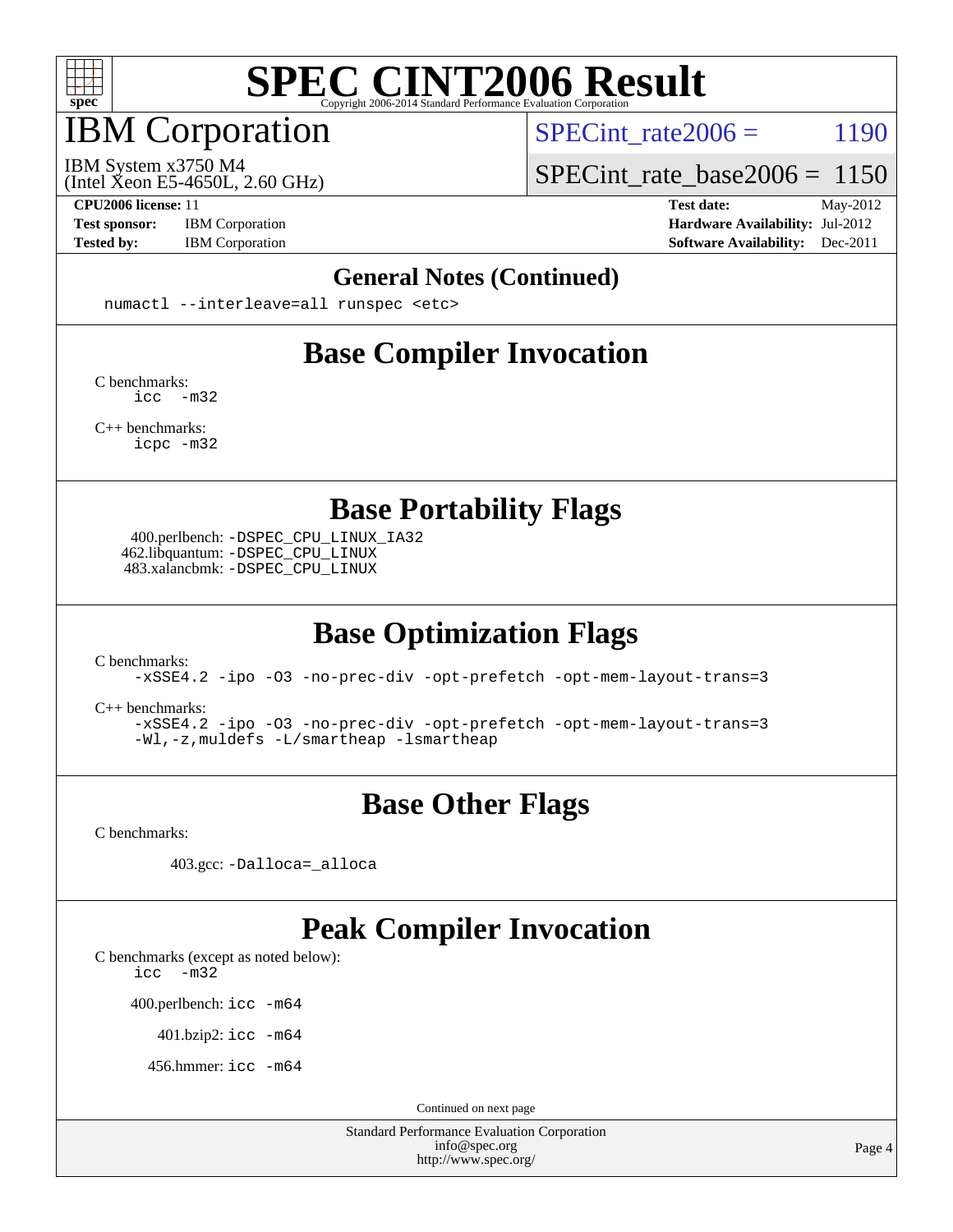

IBM Corporation

SPECint rate  $2006 = 1190$ 

(Intel Xeon E5-4650L, 2.60 GHz) IBM System x3750 M4

[SPECint\\_rate\\_base2006 =](http://www.spec.org/auto/cpu2006/Docs/result-fields.html#SPECintratebase2006) 1150

**[CPU2006 license:](http://www.spec.org/auto/cpu2006/Docs/result-fields.html#CPU2006license)** 11 **[Test date:](http://www.spec.org/auto/cpu2006/Docs/result-fields.html#Testdate)** May-2012 **[Test sponsor:](http://www.spec.org/auto/cpu2006/Docs/result-fields.html#Testsponsor)** IBM Corporation **[Hardware Availability:](http://www.spec.org/auto/cpu2006/Docs/result-fields.html#HardwareAvailability)** Jul-2012 **[Tested by:](http://www.spec.org/auto/cpu2006/Docs/result-fields.html#Testedby)** IBM Corporation **IBM** Corporation **[Software Availability:](http://www.spec.org/auto/cpu2006/Docs/result-fields.html#SoftwareAvailability)** Dec-2011

### **[Peak Compiler Invocation \(Continued\)](http://www.spec.org/auto/cpu2006/Docs/result-fields.html#PeakCompilerInvocation)**

458.sjeng: [icc -m64](http://www.spec.org/cpu2006/results/res2012q3/cpu2006-20120716-23768.flags.html#user_peakCCLD458_sjeng_intel_icc_64bit_bda6cc9af1fdbb0edc3795bac97ada53)

[C++ benchmarks:](http://www.spec.org/auto/cpu2006/Docs/result-fields.html#CXXbenchmarks) [icpc -m32](http://www.spec.org/cpu2006/results/res2012q3/cpu2006-20120716-23768.flags.html#user_CXXpeak_intel_icpc_4e5a5ef1a53fd332b3c49e69c3330699)

**[Peak Portability Flags](http://www.spec.org/auto/cpu2006/Docs/result-fields.html#PeakPortabilityFlags)**

 400.perlbench: [-DSPEC\\_CPU\\_LP64](http://www.spec.org/cpu2006/results/res2012q3/cpu2006-20120716-23768.flags.html#b400.perlbench_peakCPORTABILITY_DSPEC_CPU_LP64) [-DSPEC\\_CPU\\_LINUX\\_X64](http://www.spec.org/cpu2006/results/res2012q3/cpu2006-20120716-23768.flags.html#b400.perlbench_peakCPORTABILITY_DSPEC_CPU_LINUX_X64) 401.bzip2: [-DSPEC\\_CPU\\_LP64](http://www.spec.org/cpu2006/results/res2012q3/cpu2006-20120716-23768.flags.html#suite_peakCPORTABILITY401_bzip2_DSPEC_CPU_LP64) 456.hmmer: [-DSPEC\\_CPU\\_LP64](http://www.spec.org/cpu2006/results/res2012q3/cpu2006-20120716-23768.flags.html#suite_peakCPORTABILITY456_hmmer_DSPEC_CPU_LP64) 458.sjeng: [-DSPEC\\_CPU\\_LP64](http://www.spec.org/cpu2006/results/res2012q3/cpu2006-20120716-23768.flags.html#suite_peakCPORTABILITY458_sjeng_DSPEC_CPU_LP64) 462.libquantum: [-DSPEC\\_CPU\\_LINUX](http://www.spec.org/cpu2006/results/res2012q3/cpu2006-20120716-23768.flags.html#b462.libquantum_peakCPORTABILITY_DSPEC_CPU_LINUX) 483.xalancbmk: [-DSPEC\\_CPU\\_LINUX](http://www.spec.org/cpu2006/results/res2012q3/cpu2006-20120716-23768.flags.html#b483.xalancbmk_peakCXXPORTABILITY_DSPEC_CPU_LINUX)

#### **[Peak Optimization Flags](http://www.spec.org/auto/cpu2006/Docs/result-fields.html#PeakOptimizationFlags)**

[C benchmarks](http://www.spec.org/auto/cpu2006/Docs/result-fields.html#Cbenchmarks):

 400.perlbench: [-xSSE4.2](http://www.spec.org/cpu2006/results/res2012q3/cpu2006-20120716-23768.flags.html#user_peakPASS2_CFLAGSPASS2_LDCFLAGS400_perlbench_f-xSSE42_f91528193cf0b216347adb8b939d4107)(pass 2) [-prof-gen](http://www.spec.org/cpu2006/results/res2012q3/cpu2006-20120716-23768.flags.html#user_peakPASS1_CFLAGSPASS1_LDCFLAGS400_perlbench_prof_gen_e43856698f6ca7b7e442dfd80e94a8fc)(pass 1) [-ipo](http://www.spec.org/cpu2006/results/res2012q3/cpu2006-20120716-23768.flags.html#user_peakPASS2_CFLAGSPASS2_LDCFLAGS400_perlbench_f-ipo)(pass 2) [-O3](http://www.spec.org/cpu2006/results/res2012q3/cpu2006-20120716-23768.flags.html#user_peakPASS2_CFLAGSPASS2_LDCFLAGS400_perlbench_f-O3)(pass 2) [-no-prec-div](http://www.spec.org/cpu2006/results/res2012q3/cpu2006-20120716-23768.flags.html#user_peakPASS2_CFLAGSPASS2_LDCFLAGS400_perlbench_f-no-prec-div)(pass 2) [-prof-use](http://www.spec.org/cpu2006/results/res2012q3/cpu2006-20120716-23768.flags.html#user_peakPASS2_CFLAGSPASS2_LDCFLAGS400_perlbench_prof_use_bccf7792157ff70d64e32fe3e1250b55)(pass 2) [-auto-ilp32](http://www.spec.org/cpu2006/results/res2012q3/cpu2006-20120716-23768.flags.html#user_peakCOPTIMIZE400_perlbench_f-auto-ilp32) 401.bzip2: [-xSSE4.2](http://www.spec.org/cpu2006/results/res2012q3/cpu2006-20120716-23768.flags.html#user_peakPASS2_CFLAGSPASS2_LDCFLAGS401_bzip2_f-xSSE42_f91528193cf0b216347adb8b939d4107)(pass 2) [-prof-gen](http://www.spec.org/cpu2006/results/res2012q3/cpu2006-20120716-23768.flags.html#user_peakPASS1_CFLAGSPASS1_LDCFLAGS401_bzip2_prof_gen_e43856698f6ca7b7e442dfd80e94a8fc)(pass 1) [-ipo](http://www.spec.org/cpu2006/results/res2012q3/cpu2006-20120716-23768.flags.html#user_peakPASS2_CFLAGSPASS2_LDCFLAGS401_bzip2_f-ipo)(pass 2) [-O3](http://www.spec.org/cpu2006/results/res2012q3/cpu2006-20120716-23768.flags.html#user_peakPASS2_CFLAGSPASS2_LDCFLAGS401_bzip2_f-O3)(pass 2) [-no-prec-div](http://www.spec.org/cpu2006/results/res2012q3/cpu2006-20120716-23768.flags.html#user_peakPASS2_CFLAGSPASS2_LDCFLAGS401_bzip2_f-no-prec-div)(pass 2) [-prof-use](http://www.spec.org/cpu2006/results/res2012q3/cpu2006-20120716-23768.flags.html#user_peakPASS2_CFLAGSPASS2_LDCFLAGS401_bzip2_prof_use_bccf7792157ff70d64e32fe3e1250b55)(pass 2) [-opt-prefetch](http://www.spec.org/cpu2006/results/res2012q3/cpu2006-20120716-23768.flags.html#user_peakCOPTIMIZE401_bzip2_f-opt-prefetch) [-auto-ilp32](http://www.spec.org/cpu2006/results/res2012q3/cpu2006-20120716-23768.flags.html#user_peakCOPTIMIZE401_bzip2_f-auto-ilp32) [-ansi-alias](http://www.spec.org/cpu2006/results/res2012q3/cpu2006-20120716-23768.flags.html#user_peakCOPTIMIZE401_bzip2_f-ansi-alias)  $403.\text{gcc: basepeak}$  = yes  $429$ .mcf: basepeak = yes 445.gobmk: [-xSSE4.2](http://www.spec.org/cpu2006/results/res2012q3/cpu2006-20120716-23768.flags.html#user_peakPASS2_CFLAGSPASS2_LDCFLAGS445_gobmk_f-xSSE42_f91528193cf0b216347adb8b939d4107)(pass 2) [-prof-gen](http://www.spec.org/cpu2006/results/res2012q3/cpu2006-20120716-23768.flags.html#user_peakPASS1_CFLAGSPASS1_LDCFLAGS445_gobmk_prof_gen_e43856698f6ca7b7e442dfd80e94a8fc)(pass 1) [-prof-use](http://www.spec.org/cpu2006/results/res2012q3/cpu2006-20120716-23768.flags.html#user_peakPASS2_CFLAGSPASS2_LDCFLAGS445_gobmk_prof_use_bccf7792157ff70d64e32fe3e1250b55)(pass 2) [-ansi-alias](http://www.spec.org/cpu2006/results/res2012q3/cpu2006-20120716-23768.flags.html#user_peakCOPTIMIZE445_gobmk_f-ansi-alias) [-opt-mem-layout-trans=3](http://www.spec.org/cpu2006/results/res2012q3/cpu2006-20120716-23768.flags.html#user_peakCOPTIMIZE445_gobmk_f-opt-mem-layout-trans_a7b82ad4bd7abf52556d4961a2ae94d5) 456.hmmer: [-xSSE4.2](http://www.spec.org/cpu2006/results/res2012q3/cpu2006-20120716-23768.flags.html#user_peakCOPTIMIZE456_hmmer_f-xSSE42_f91528193cf0b216347adb8b939d4107) [-ipo](http://www.spec.org/cpu2006/results/res2012q3/cpu2006-20120716-23768.flags.html#user_peakCOPTIMIZE456_hmmer_f-ipo) [-O3](http://www.spec.org/cpu2006/results/res2012q3/cpu2006-20120716-23768.flags.html#user_peakCOPTIMIZE456_hmmer_f-O3) [-no-prec-div](http://www.spec.org/cpu2006/results/res2012q3/cpu2006-20120716-23768.flags.html#user_peakCOPTIMIZE456_hmmer_f-no-prec-div) [-unroll2](http://www.spec.org/cpu2006/results/res2012q3/cpu2006-20120716-23768.flags.html#user_peakCOPTIMIZE456_hmmer_f-unroll_784dae83bebfb236979b41d2422d7ec2) [-auto-ilp32](http://www.spec.org/cpu2006/results/res2012q3/cpu2006-20120716-23768.flags.html#user_peakCOPTIMIZE456_hmmer_f-auto-ilp32) 458.sjeng: [-xSSE4.2](http://www.spec.org/cpu2006/results/res2012q3/cpu2006-20120716-23768.flags.html#user_peakPASS2_CFLAGSPASS2_LDCFLAGS458_sjeng_f-xSSE42_f91528193cf0b216347adb8b939d4107)(pass 2) [-prof-gen](http://www.spec.org/cpu2006/results/res2012q3/cpu2006-20120716-23768.flags.html#user_peakPASS1_CFLAGSPASS1_LDCFLAGS458_sjeng_prof_gen_e43856698f6ca7b7e442dfd80e94a8fc)(pass 1) [-ipo](http://www.spec.org/cpu2006/results/res2012q3/cpu2006-20120716-23768.flags.html#user_peakPASS2_CFLAGSPASS2_LDCFLAGS458_sjeng_f-ipo)(pass 2) [-O3](http://www.spec.org/cpu2006/results/res2012q3/cpu2006-20120716-23768.flags.html#user_peakPASS2_CFLAGSPASS2_LDCFLAGS458_sjeng_f-O3)(pass 2) [-no-prec-div](http://www.spec.org/cpu2006/results/res2012q3/cpu2006-20120716-23768.flags.html#user_peakPASS2_CFLAGSPASS2_LDCFLAGS458_sjeng_f-no-prec-div)(pass 2) [-prof-use](http://www.spec.org/cpu2006/results/res2012q3/cpu2006-20120716-23768.flags.html#user_peakPASS2_CFLAGSPASS2_LDCFLAGS458_sjeng_prof_use_bccf7792157ff70d64e32fe3e1250b55)(pass 2) [-unroll4](http://www.spec.org/cpu2006/results/res2012q3/cpu2006-20120716-23768.flags.html#user_peakCOPTIMIZE458_sjeng_f-unroll_4e5e4ed65b7fd20bdcd365bec371b81f) [-auto-ilp32](http://www.spec.org/cpu2006/results/res2012q3/cpu2006-20120716-23768.flags.html#user_peakCOPTIMIZE458_sjeng_f-auto-ilp32)  $462$ .libquantum: basepeak = yes 464.h264ref: [-xSSE4.2](http://www.spec.org/cpu2006/results/res2012q3/cpu2006-20120716-23768.flags.html#user_peakPASS2_CFLAGSPASS2_LDCFLAGS464_h264ref_f-xSSE42_f91528193cf0b216347adb8b939d4107)(pass 2) [-prof-gen](http://www.spec.org/cpu2006/results/res2012q3/cpu2006-20120716-23768.flags.html#user_peakPASS1_CFLAGSPASS1_LDCFLAGS464_h264ref_prof_gen_e43856698f6ca7b7e442dfd80e94a8fc)(pass 1) [-ipo](http://www.spec.org/cpu2006/results/res2012q3/cpu2006-20120716-23768.flags.html#user_peakPASS2_CFLAGSPASS2_LDCFLAGS464_h264ref_f-ipo)(pass 2) [-O3](http://www.spec.org/cpu2006/results/res2012q3/cpu2006-20120716-23768.flags.html#user_peakPASS2_CFLAGSPASS2_LDCFLAGS464_h264ref_f-O3)(pass 2) [-no-prec-div](http://www.spec.org/cpu2006/results/res2012q3/cpu2006-20120716-23768.flags.html#user_peakPASS2_CFLAGSPASS2_LDCFLAGS464_h264ref_f-no-prec-div)(pass 2) [-prof-use](http://www.spec.org/cpu2006/results/res2012q3/cpu2006-20120716-23768.flags.html#user_peakPASS2_CFLAGSPASS2_LDCFLAGS464_h264ref_prof_use_bccf7792157ff70d64e32fe3e1250b55)(pass 2) [-unroll2](http://www.spec.org/cpu2006/results/res2012q3/cpu2006-20120716-23768.flags.html#user_peakCOPTIMIZE464_h264ref_f-unroll_784dae83bebfb236979b41d2422d7ec2) [-ansi-alias](http://www.spec.org/cpu2006/results/res2012q3/cpu2006-20120716-23768.flags.html#user_peakCOPTIMIZE464_h264ref_f-ansi-alias)

Continued on next page

Standard Performance Evaluation Corporation [info@spec.org](mailto:info@spec.org) <http://www.spec.org/>